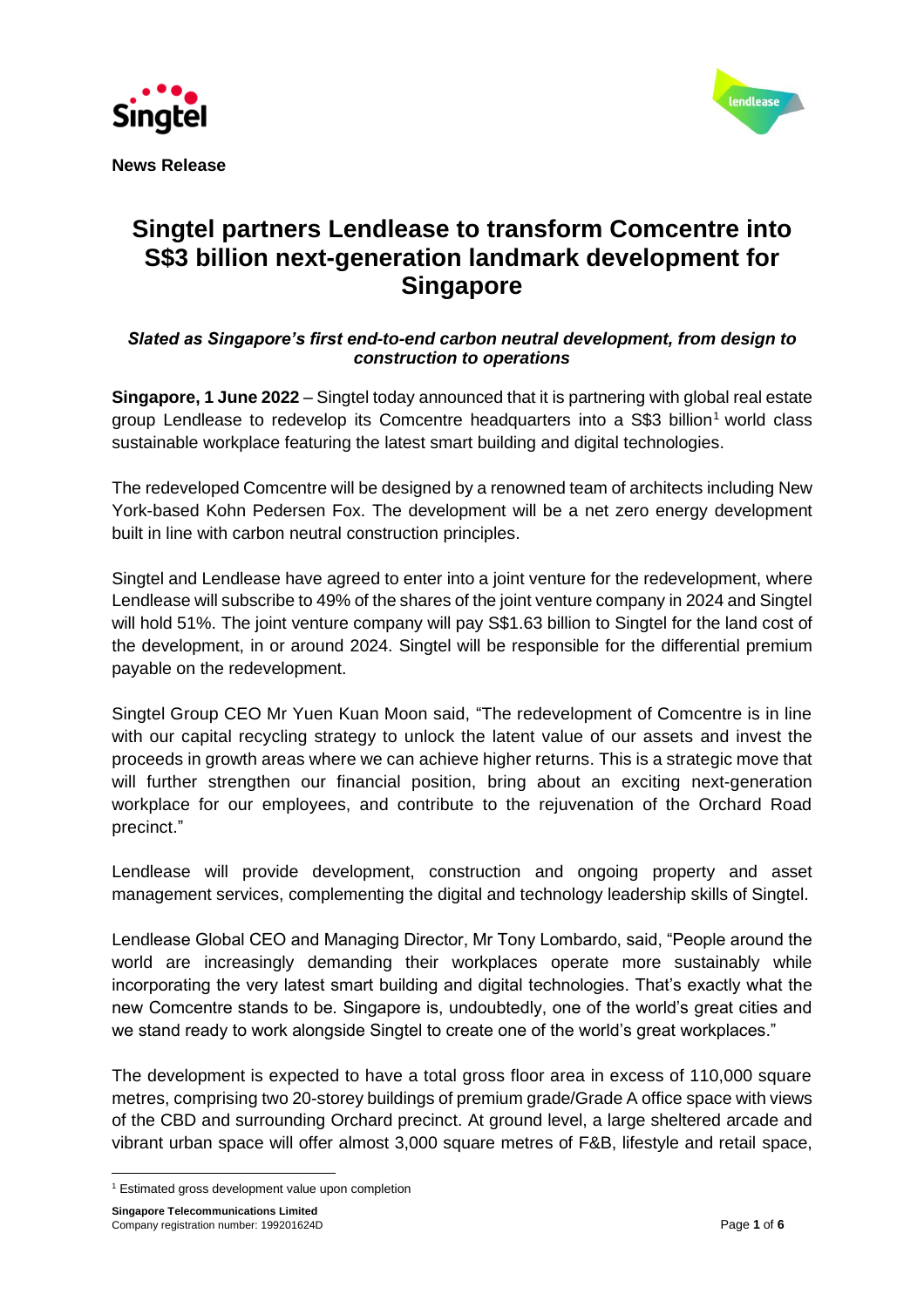



including Singtel's new flagship store. The proposed design also includes an elevated rooftop park featuring a 300-person auditorium, a running and walking track and integrated wellness hub.

As anchor tenant, Singtel is expected to occupy about 30%<sup>2</sup> of the total space in the new development. The redevelopment's dynamic people-centric design is focussed on providing a range of inspirational spaces, attractive to the very best talent whilst providing a healthy and digitally enhanced workplace.

Mr Yuen added, "We look forward to partnering Lendlease to create a lush green oasis in the heart of Orchard Road. With its unparalleled location in the centre of Singapore's famous shopping belt with a modern urban design, smart workplace features and commanding presence, Comcentre will be an attractive location for progressive companies seeking a prestigious 'deep green' business address."

Forecast to be completed in 2028, the development will create a new asset that delivers longterm recurring revenue for Singtel, as demand for the new development is expected to be high given the scarcity of Grade A office space and limited upcoming supply in the Orchard Road precinct.

The new Comcentre will incorporate the best practices in sustainable and biophilic design, with the aim to minimise embodied, construction and operational emissions of the project. The development will target the highest health, technology and sustainability ratings, including BCA Green Mark Platinum (Zero Energy), WELL Platinum and WiredScore and SmartScore ratings. It will be designed to maximise natural wind flows and onsite solar generation, while creating an elevated landscape area for both the community and office tenants to enjoy.

###

## **Media contacts:**

**Singtel** Chua Hian Hou Director, Group Strategic Communications and Brand, Singtel Tel: 9690 7482 Email: [hianhou.chua@singtel.com](mailto:hianhou.chua@singtel.com)

Liz Widjaja Manager, Group Strategic Communications and Brand, Singtel Tel: 8511 7996 Email: [liz.widjaja@singtel.com](mailto:liz.widjaja@singtel.com)

<sup>2</sup> Includes Singtel infrastructure

**Singapore Telecommunications Limited** Company registration number: 199201624D **Page 2** of **6 Page 2** of **6 Page 2** of **6**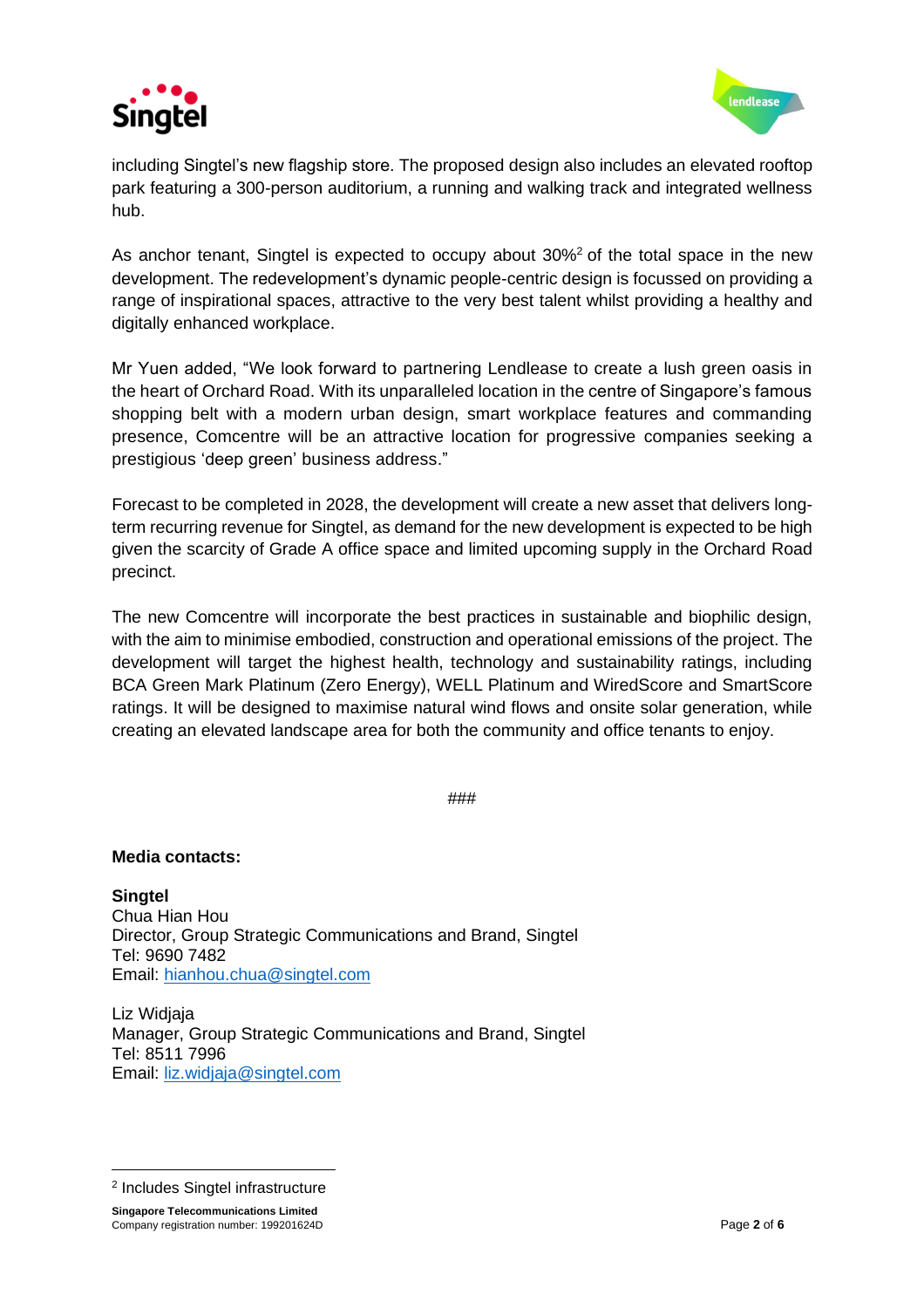



**Lendlease** Esther Ee Senior Communications Manager Tel: 9071 8987 Email: [esther.ee@lendlease.com](mailto:esther.ee@lendlease.com)

## **About Singtel**

Singtel is Asia's leading communications technology group, providing a portfolio of services from next generation communication, 5G and technology services to infotainment to both consumers and businesses. The Group has presence in Asia, Australia and Africa and reaches over 750 million mobile customers in 21 countries. Its infrastructure and technology services for businesses span 21 countries, with more than 428 direct points of presence in 362 cities.

For consumers, Singtel delivers a complete and integrated suite of services, including mobile, broadband and TV. For businesses, Singtel offers a complementary array of workforce mobility solutions, data hosting, cloud, network infrastructure, analytics and cyber security capabilities. Singtel is dedicated to continuous innovation, harnessing next-generation technologies to create new and exciting customer experiences as we shape a more sustainable, digital future.

For more information, visit [www.singtel.com.](http://www.singtel.com/) Follow us on Twitter at [www.twitter.com/SingtelNews.](http://www.twitter.com/SingtelNews)

## **About Lendlease**

Lendlease (ASX:LLC) is a global real estate group with core expertise in shaping cities and creating strong, connected and sustainable communities. We create value through places where communities thrive.

Headquartered in Sydney, Australia, and listed on the Australian Securities Exchange, Lendlease has operations in Australia, Asia, Europe and the Americas, with approximately 8,000 employees internationally. Our core capabilities are reflected in our operating segments of development, investments and construction.

Lendlease has a near 50-year history in Singapore, having worked with partners to create iconic places including Paya Lebar Quarter, Jem and 313@somerset. We also manage Parkway Parade. Across Asia our development pipeline stands at A\$5.7 billion.

We are known as 联实 in Chinese. For more information, visit: [www.lendlease.com](http://www.lendlease.com/)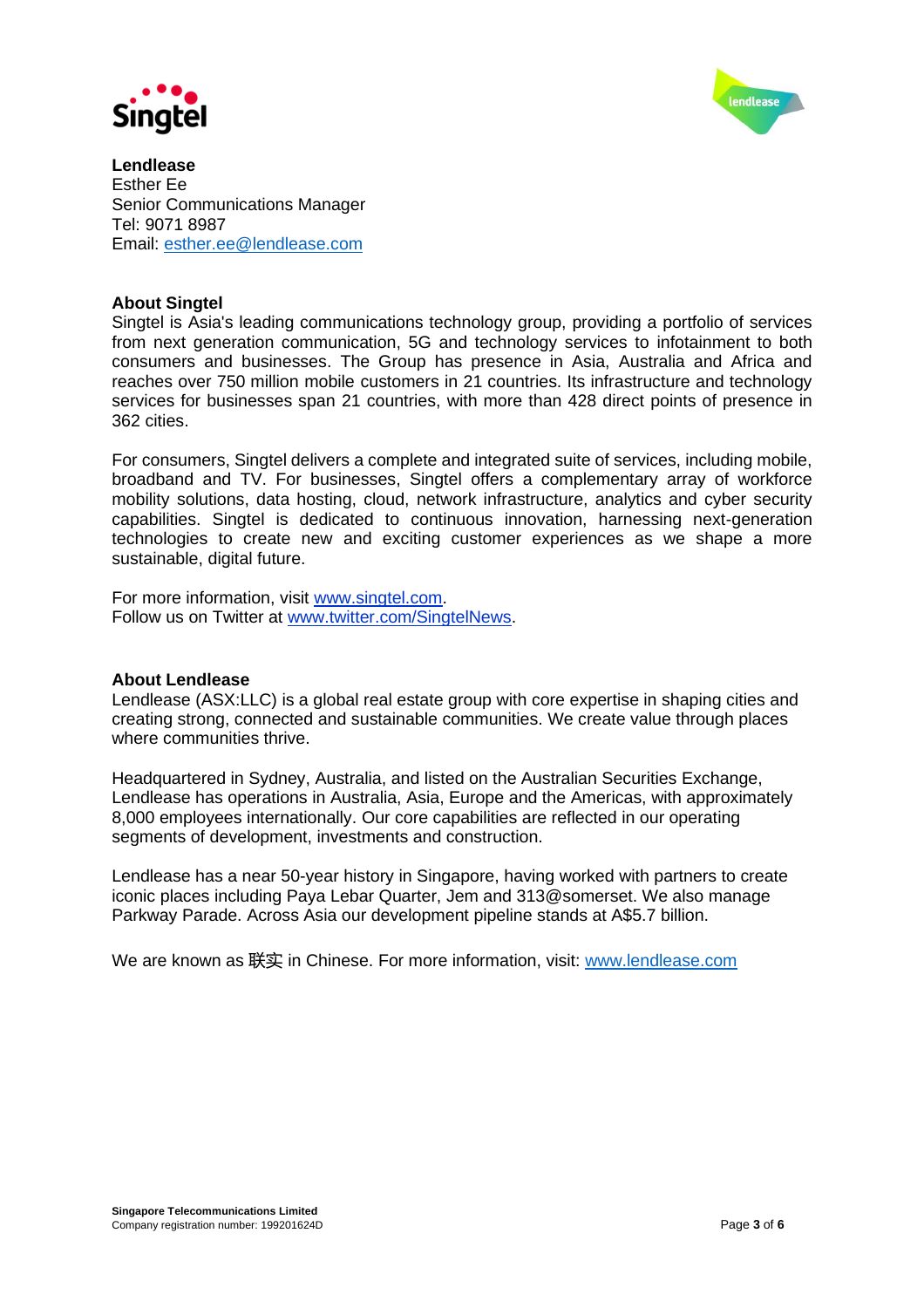



## **Annex A: The new Singtel Comcentre**

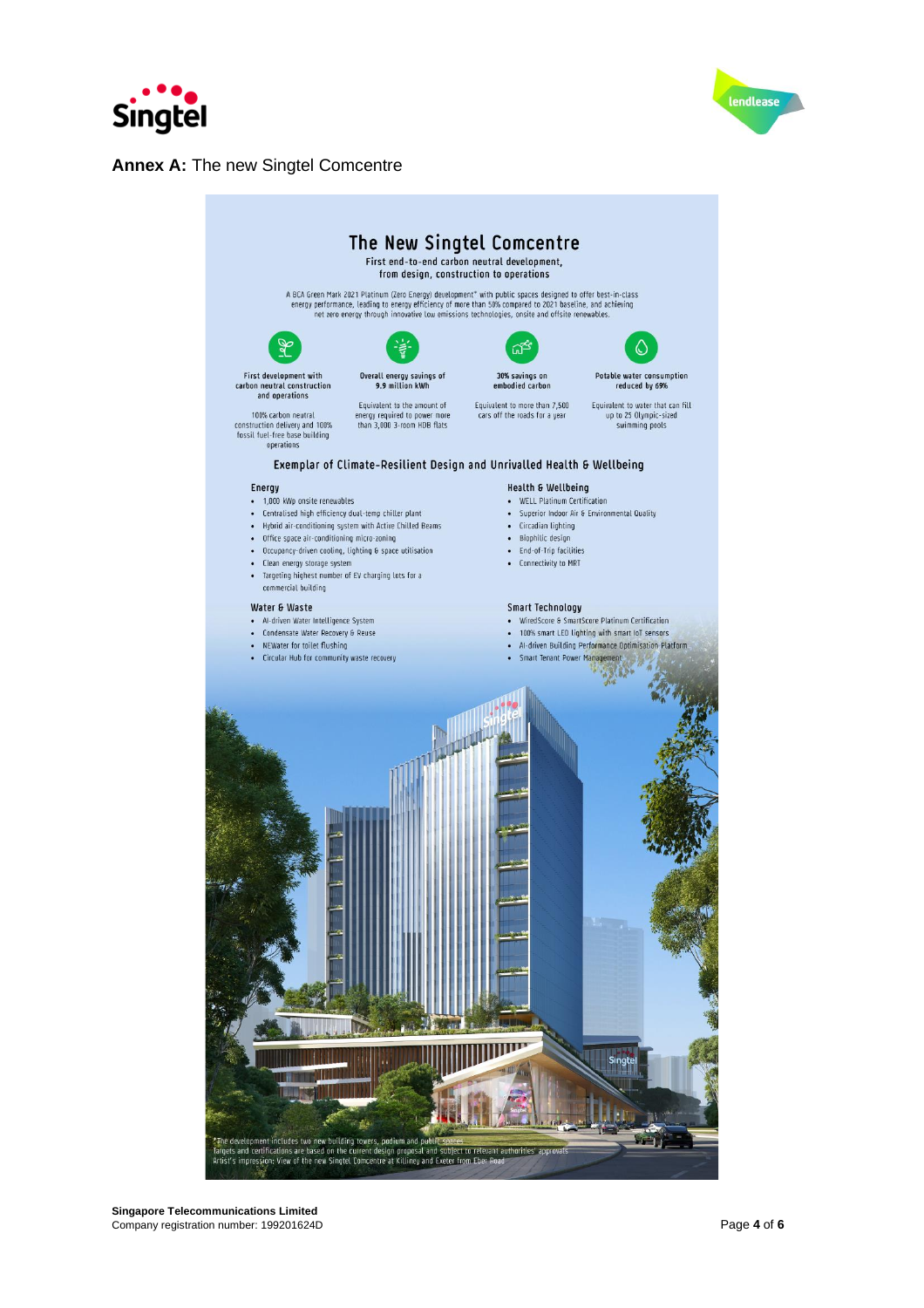





*Artist's impression: View of the new Singtel Comcentre from Eber Road. Pictures are illustrations and the design may change as the development progresses.*